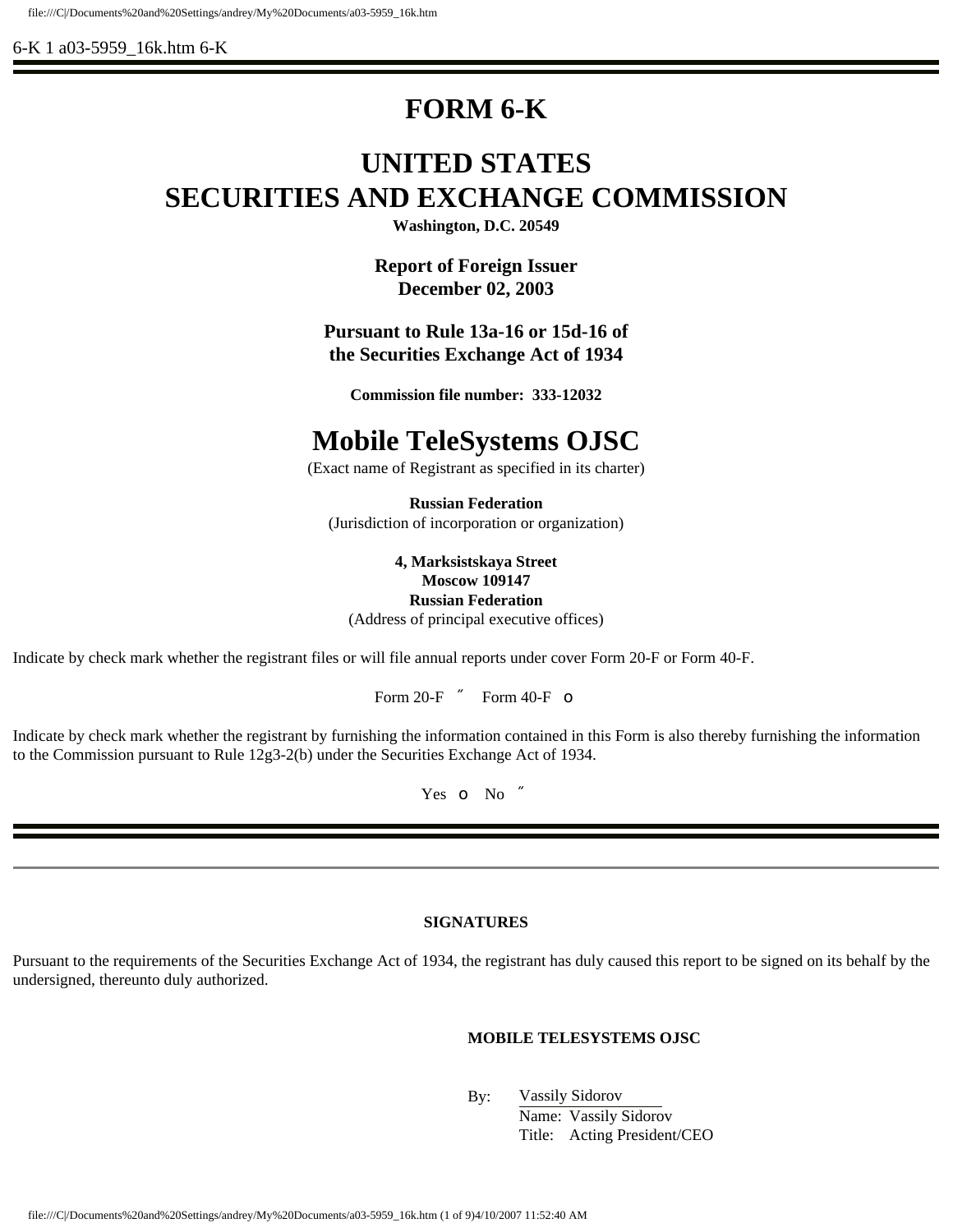

# **FINANCIAL RESULTS FOR THE THIRD QUARTER AND NINE MONTHS ENDED SEPTEMBER 30, 2003**

## **Highlights:**

- **Revenues up 86% year-on-year to \$722.4 million**
- **Net income increased by 85% year-on-year to \$155.7 million**
- **MTS' consolidated subscriber base is over 15.24 million customers, of which 12.44 million are in Russia and 2.80 million in Ukraine\***

## *\* As of November 30, 2003*

**Moscow, Russian Federation – December 2, 2003** *–* **Mobile TeleSystems OJSC ("MTS" - NYSE: MBT), the largest mobile phone operator in Russia and Eastern Europe(1), today announces its financial and operating results for the third quarter and nine months ended September 30, 2003(2).**

Revenues for the third quarter of 2003 were \$722.4 million, an 86% increase on the same quarter in 2002, and a 19% increase on the previous quarter.

Net income for the third quarter of 2003 was \$155.7 million, an 85% increase on the same quarter in 2002, and a 21% increase compared to the previous quarter.

The Company's OIBDA (see Attachment A) for the third quarter of 2003 was \$388.1 million, an 88% increase on the same quarter of 2003 and a 19% increase on the previous quarter.

## **Financial Highlights** (Unaudited)

|                     | Q <sub>3</sub> |              | Q3    | <b>Change</b> | Q2    | <b>Change</b> |
|---------------------|----------------|--------------|-------|---------------|-------|---------------|
| <b>US\$</b> million | 2003           |              | 2002  | $Y$ -on- $Y$  | 2003  | $Q-on-O$      |
| Revenues            | 722.4          |              | 388.5 | 86%           | 606.0 | 19%           |
| Operating income    | 274.8          |              | 145.8 | 88%           | 225.4 | 22%           |
| Operating margin    | 38%            |              | 38%   |               | 37%   |               |
| Net income          | 155.7          |              | 84.3  | 85%           | 128.5 | 21%           |
| <b>OIBDA</b>        | 388.1          | $\mathbb{S}$ | 205.9 | 88%           | 325.0 | 19%           |
| OIBDA margin        | 54%            |              | 53%   |               | 54%   |               |

*Note: See Attachment A for definitions of OIBDA and OIBDA margin and reconciliations to operating income and operating margin, respectively.*

<sup>(1)</sup> In terms of number of subscribers

<sup>(2)</sup> Based on unaudited consolidated financial statements in accordance with accounting principles generally accepted in the United States of America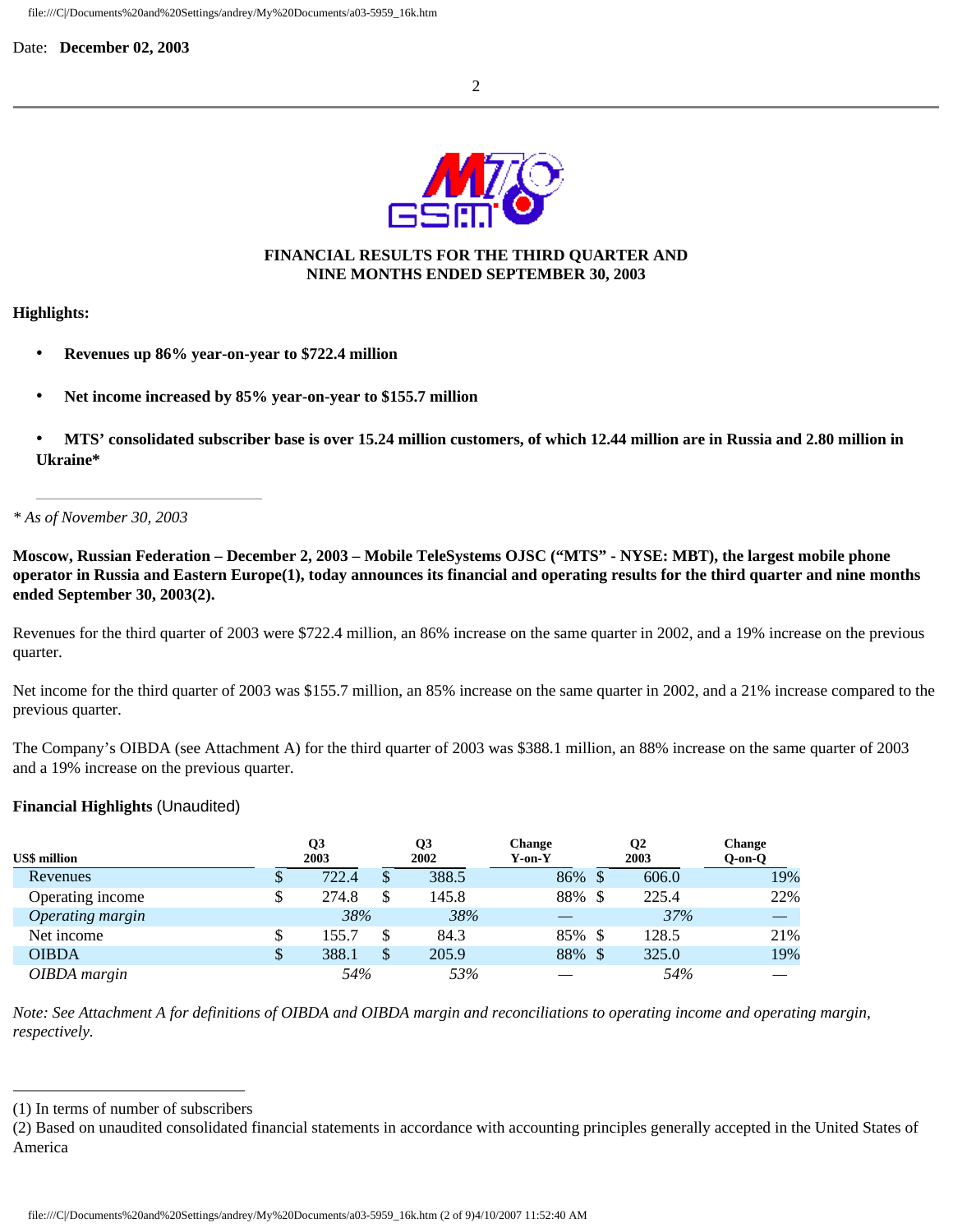As of September 30, 2003, MTS' consolidated subscriber base was approximately 13.85 million. During the third quarter of 2003, the subscriber base increased by approximately 2.51 million, of which 2.20 million were added through organic growth of the Company's business in Russia and Ukraine, and 305,000 through the acquisitions of two local mobile operators, Sibchallenge in the Krasnoyarsk region and Tomsk Cellular Communications in the Tomsk region. In addition, Mobile TeleSystems LLC, a mobile operator in Belarus in which MTS has a 49.0% stake, serviced approximately 309,000 users.

As of November 30, 2003, MTS' consolidated subscriber base was comprised of 15.24 million customers, of which 12.44 million were in Russia and 2.80 million were in Ukraine. In addition, Mobile TeleSystems LLC serviced 405,000 subscribers in Belarus as of November 30, 2003.

A significant year-on-year increase in MTS' revenues was driven by strong organic growth as well as the acquisitions of UMC in Ukraine and several local mobile operators in Russia.

The Company's disciplined approach to controlling costs helped to deliver an OIBDA margin of 54% in the third quarter of 2003, consistent with the previous quarter and a slight increase year-on-year.

MTS' capital expenditures on property, plant and equipment during the third quarter of 2003 totaled \$235.1 million (of which \$60.5 million was spent in Ukraine), which brings total capital expenditures for the nine months of 2003 to \$560.9 million. In addition, MTS spent \$17.3 million on purchases of intangible assets during the third quarter of 2003 (of which \$8.4 million was spent in Ukraine), which brings total expenditures on intangible assets during the nine months of 2003 to \$74.7 million.

During the third quarter of 2003 MTS spent \$327.5 million on acquisitions of local mobile phone operators in Russia and on consolidation of minority ownership in its subsidiaries.

MTS made additional advances of \$3.3 million to its unconsolidated subsidiary in Belarus, Mobile TeleSystems LLC, in the third quarter of 2003 and a total of \$19.4 million in the nine months of 2003, which brings total investment in Mobile TeleSystems LLC to \$53.1 million at September 30, 2003.

MTS' total debt(3) at the end of the third quarter of 2003 was \$1.39 billion, while net debt was at \$1.22 billion. Subsequent to the end of the third quarter of 2003, MTS completed a placement of a \$400 million, seven-year 144A/Regulation S Eurobonds, with a coupon of 8.375% paid semi-annually.

<sup>(3)</sup> Total debt is comprised of the current portion of long-term debt, current capital lease and finance obligations, long-term debt, and longterm capital lease and finance obligations. Net debt is the difference between total debt and cash and cash equivalents and short-term investments.

# **Operational Highlights**

|                                            | <b>O3 2002</b> |               | <b>O4 2002</b> |      | O1 2003 |      | O <sub>2</sub> 2003 |      | O3 2003 |
|--------------------------------------------|----------------|---------------|----------------|------|---------|------|---------------------|------|---------|
| Total subscribers, end of period (mln)     | 5.43           |               | 6.64           |      | 9.42    |      | 11.34               |      | 13.85   |
| Russia (mln)                               | 5.43           |               | 6.64           |      | 7.60    |      | 9.32                |      | 11.34   |
| Ukraine (mln)                              |                |               | 1.70           |      | 1.82    |      | 2.02                |      | 2.55    |
| Unconsolidated subsidiaries in Russia(4)   |                |               |                |      |         |      |                     |      | 114,372 |
| $MTS$ Belarus(5)                           | 14,378         |               | 42,525         |      | 83,200  |      | 170,200             |      | 308,916 |
| <b>Russia</b>                              |                |               |                |      |         |      |                     |      |         |
| ARPU (US\$)                                | \$<br>25.2     | - \$          | 21.2           | - \$ | 18.5    | - \$ | 18.7                | - \$ | 18.8    |
| MOU (minutes)                              | 175            |               | 175            |      | 148     |      | 162                 |      | 159     |
| Churn rate $(\%)$                          | 7.5            |               | 10.1           |      | 11.6    |      | 11.0                |      | 12.3    |
| SAC per gross additional subscriber (US\$) | \$<br>32       | <sup>\$</sup> | 34             | -8   | 30      | -S   | 27                  | -S   | 23      |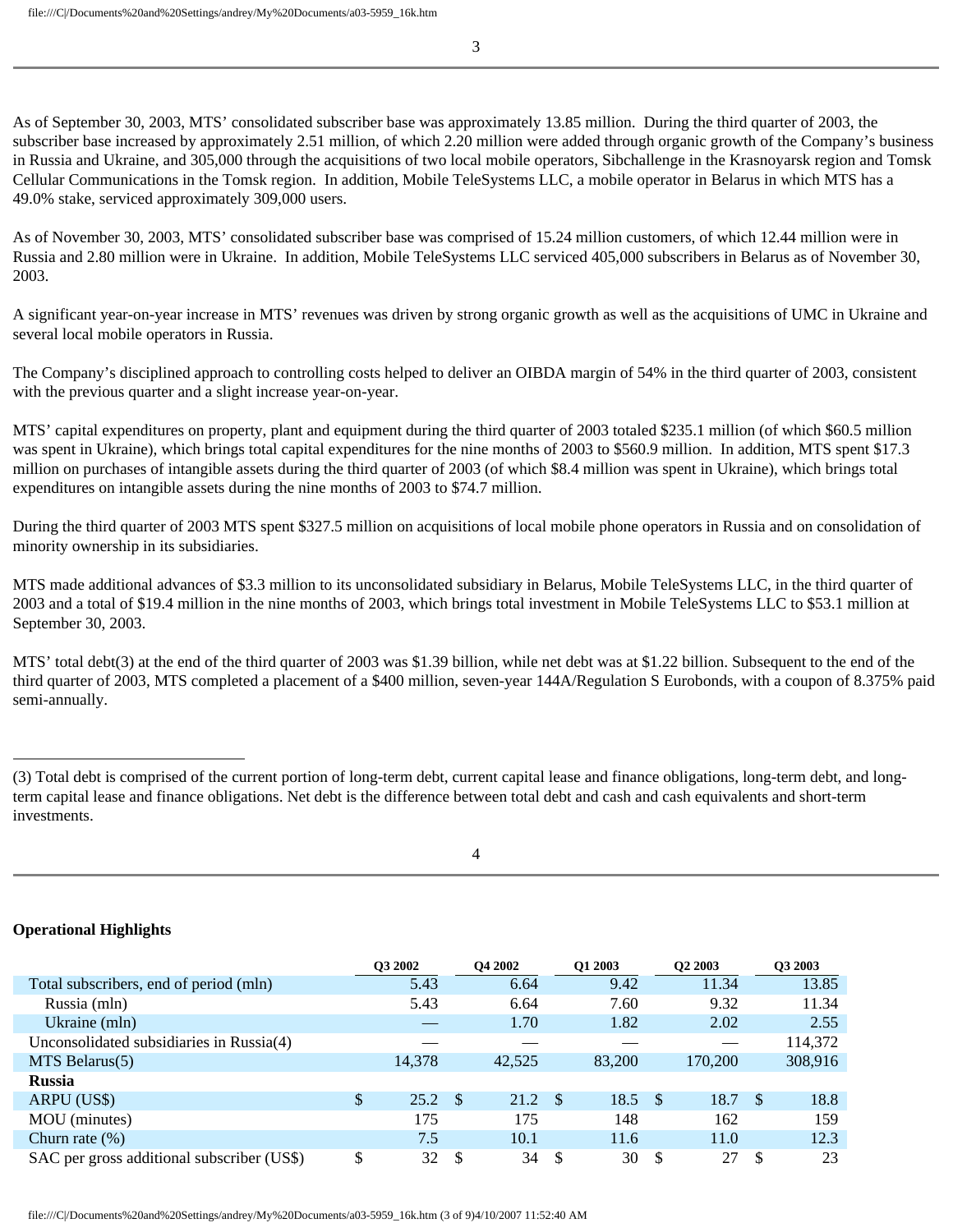| Ukraine                                    |     |                          |      |    |      |
|--------------------------------------------|-----|--------------------------|------|----|------|
| ARPU (US\$)                                | __  | $\overline{\phantom{a}}$ | 15.9 |    | 17.8 |
| MOU (minutes)                              |     |                          | 87   | 97 | 110  |
| Churn rate $(\%)$                          | ___ | $\overline{\phantom{a}}$ | 8.9  |    | 4.6  |
| SAC per gross additional subscriber (US\$) |     |                          | 51   | 37 | 34   |

*Note: See Attachment B for definitions of ARPU, MOU, Churn and SAC*

## **MTS' Operations in Russia**

As of September 30, 2003, MTS' consolidated subscriber base in Russia was 11.34 million, of which 2.81 million were enrolled in the Company's pre-paid *Jeans* tariff plans. According to AC&M-Consulting, an independent market research company, MTS' share of the mobile communication market in Russia was 37%.

Revenues and net income from MTS' operations in Russia during the third quarter of 2003 were \$604.0 million(6) and \$129.1 million, respectively, compared to \$506.9 million(7) and \$112.2 million, in the second quarter of 2003.

(6) Excluding intercompany eliminations of \$2.7 million

5

The Company's average monthly revenue per user (ARPU) in Russia increased in the third quarter of 2003 to \$18.8 compared to \$18.7 in the second quarter of 2003. Average monthly minutes of usage per subscriber (MOU) in the third quarter of 2003 were 159 minutes compared to 162 minutes in the second quarter of 2003.

The Company's subscriber acquisition cost (SAC) per gross additional subscriber in Russia in the third quarter of 2003 declined to \$23 compared to \$27 in the second quarter of 2003. The main reason for the decline was a cheaper cost of attracting the mass-market subscribers and increased economies of scale.

## **MTS' Operations in the Ukraine**

As of September 30, 2003 MTS, provided services to 2.55 million subscribers in Ukraine compared to 2.02 million as of June 30, 2003. As of September 30, 2003, 76% of MTS subscribers in Ukraine were enrolled in the Company's pre-paid tariff plans. MTS is the leader in Ukraine with a market share of 48% as of September 30, 2003 according to an independent publication, Ukrainian News.

MTS' operations in Ukraine contributed \$121.1 million to the Company's revenues and \$26.6 million to net income during the third quarter of 2003(8) compared to \$100.5 million and \$16.3 million in the second quarter of 2003. MTS' ARPU in Ukraine in the third quarter of 2003 grew to \$17.8, compared to \$17.2 in the second quarter of 2003. Usage was 110 minutes as compared to 97 minutes in the second quarter of 2003. An increase in ARPU in the third quarter of 2003 compared to the previous quarter was due to growth in minutes of usage as well as increases in guest roaming revenues from \$9.5 million in the second quarter of 2003 to \$15.5 million in the third quarter of 2003.

MTS' SAC per gross additional subscriber in Ukraine in the third quarter of 2003 was at \$34 which is a decrease from \$37 reported in the second quarter of 2003. Similar to the trends experienced by MTS in Russia, the decrease in the subscriber acquisition costs in Ukraine was largely attributable to the lower cost of acquiring of mass market subscribers.

Commenting on the results, Vassily Sidorov, President and CEO of MTS, said: "Our strategy of further expansion into new regional markets, as well as concentration on strengthening of our position in markets in which we already operate has yielded significant results in terms of revenue and net income growth in the third quarter. Our subscriber base continues to grow and we are confident that we are able to generate further growth in shareholder returns over the long term."

<sup>(4)</sup> MTS owns 50% stakes in Primtelefon, a local mobile operator in the Far East and Siberia part of Russia, Volgograd Mobile and Astrakhan Mobile, a local mobile operators in the Volga part of Russia. MTS does not consolidate these companies.

<sup>(5)</sup> MTS owns a 49% stake in Belarus operator Mobile TeleSystems LLC, which is not consolidated.

file:///C|/Documents%20and%20Settings/andrey/My%20Documents/a03-5959\_16k.htm (4 of 9)4/10/2007 11:52:40 AM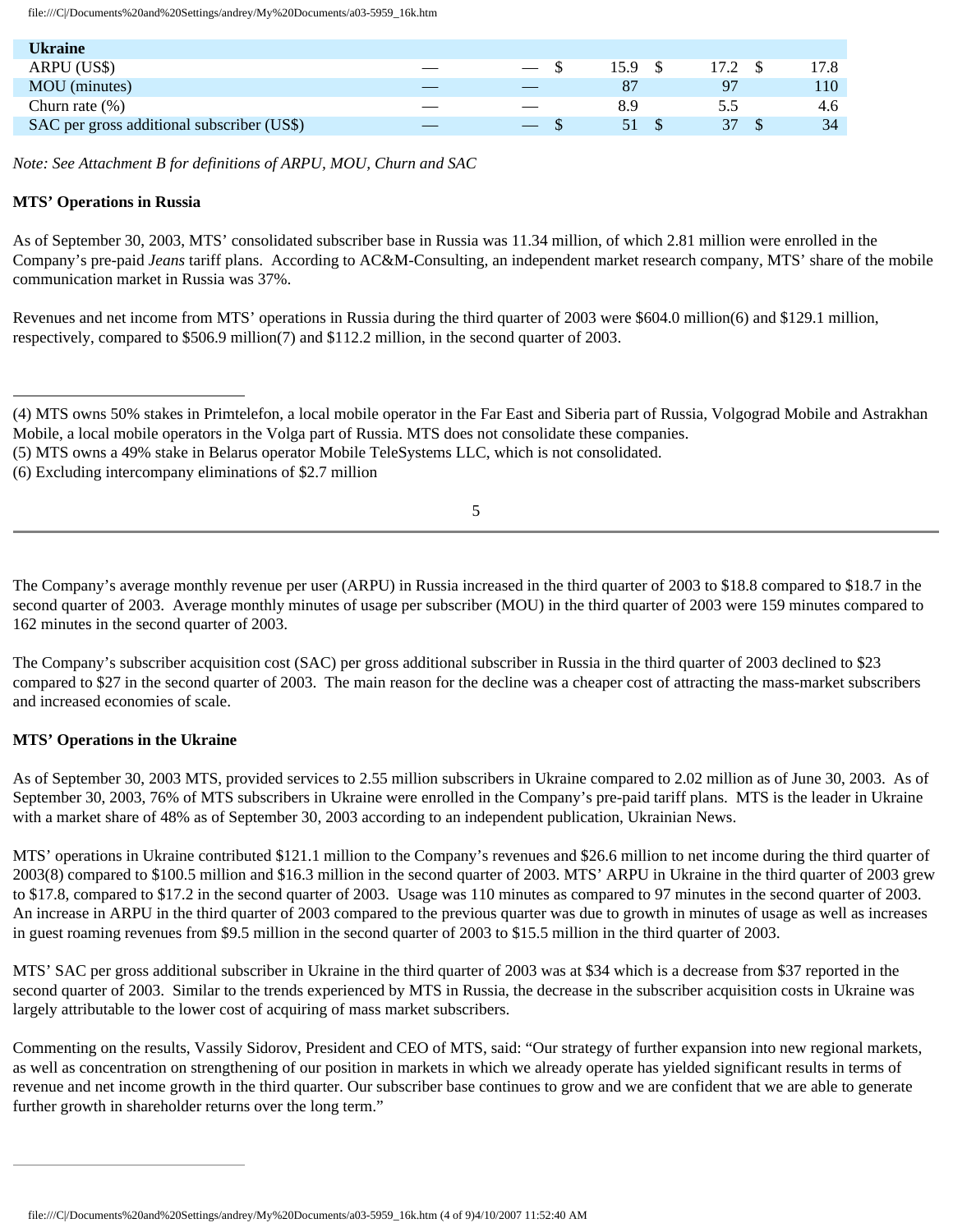#### (7) Excluding intercompany eliminations of \$1.5 million

(8) MTS began to consolidate Ukrainian Mobile Communications (UMC), its Ukrainian subsidiary, into its financial statements effective March 1, 2003.

6

**\*\*\***

For further information contact:

## **Mobile TeleSystems, Moscow**

Investor and Public Relations tel: +7095 911 6553 Andrey Braginski e-mail: ir @mts.ru

**\*\*\***

Mobile TeleSystems OJSC (or "MTS") is the largest mobile phone operator in Russia and Eastern Europe in terms of the number of subscribers. Together with its subsidiaries, the Company services over 15 million subscribers. MTS and its subsidiaries are licensed to provide GSM services in 76 regions of Russia, in the Ukraine and in Belarus, which together have a total population of approximately 186.3 million. Since June 2000, MTS' shares have been listed on the New York Stock Exchange with the ticker symbol MBT. Additional information about MTS can be found on MTS' website at www.mtsgsm.com

**\*\*\***

Some of the information in this press release may contain projections or other forward-looking statements regarding future events or the future financial performance of MTS, as defined in the safe harbor provisions of the U.S. Private Securities Litigation Reform Act of 1995. You can identify forward looking statements by terms such as "expect," "believe," "anticipate," "estimate," "intend," "will," "could," "may" or "might" the negative of such terms or other similar expressions. We wish to caution you that these statements are only predictions and that actual events or results may differ materially. We do not intend to update these statements to reflect events and circumstances occurring after the date hereof or to reflect the occurrence of unanticipated events. We refer you to the documents MTS files from time to time with the U.S. Securities and Exchange Commission, specifically, the Company's most recent Form 20-F, as amended. These documents contain and identify important factors, including those contained in the section captioned "Risk Factors," that could cause the actual results to differ materially from those contained in our projections or forward-looking statements, including, among others, potential fluctuations in quarterly results, our competitive environment, dependence on new service development and tariff structures; rapid technological and market change, acquisition strategy, risks associated with telecommunications infrastructure, risks associated with operating in Russia, volatility of stock price, financial risk management, and future growth subject to risks.

7

## **Attachments to the Third Quarter 2003 Earnings Press Release**

### **Attachment A**

*Non-GAAP financial measures.* This press release includes financial information prepared in accordance with accounting principles generally accepted in the United States of America, or US GAAP, as well as other financial measures referred to as non-GAAP. The non-GAAP financial measures should be considered in addition to, but not as a substitute for, the information prepared in accordance with US GAAP.

*Operating Income Before Depreciation and Amortization (OIBDA) and OIBDA margin*. OIBDA represents operating income before depreciation and amortization. OIBDA margin is defined as OIBDA as a percentage of our net revenues. OIBDA may not be similar to OIBDA measures of other companies, is not a measurement under accounting principles generally accepted in the United States and should be considered in addition to, but not as a substitute for, the information contained in our consolidated statement of operations. We believe that OIBDA provides useful information to investors because it is an indicator of the strength and performance of our ongoing business operations, including our ability to fund discretionary spending such as capital expenditures, acquisitions of mobile operators and other investments and our ability to incur and service debt. While depreciation and amortization are considered operating costs under generally accepted accounting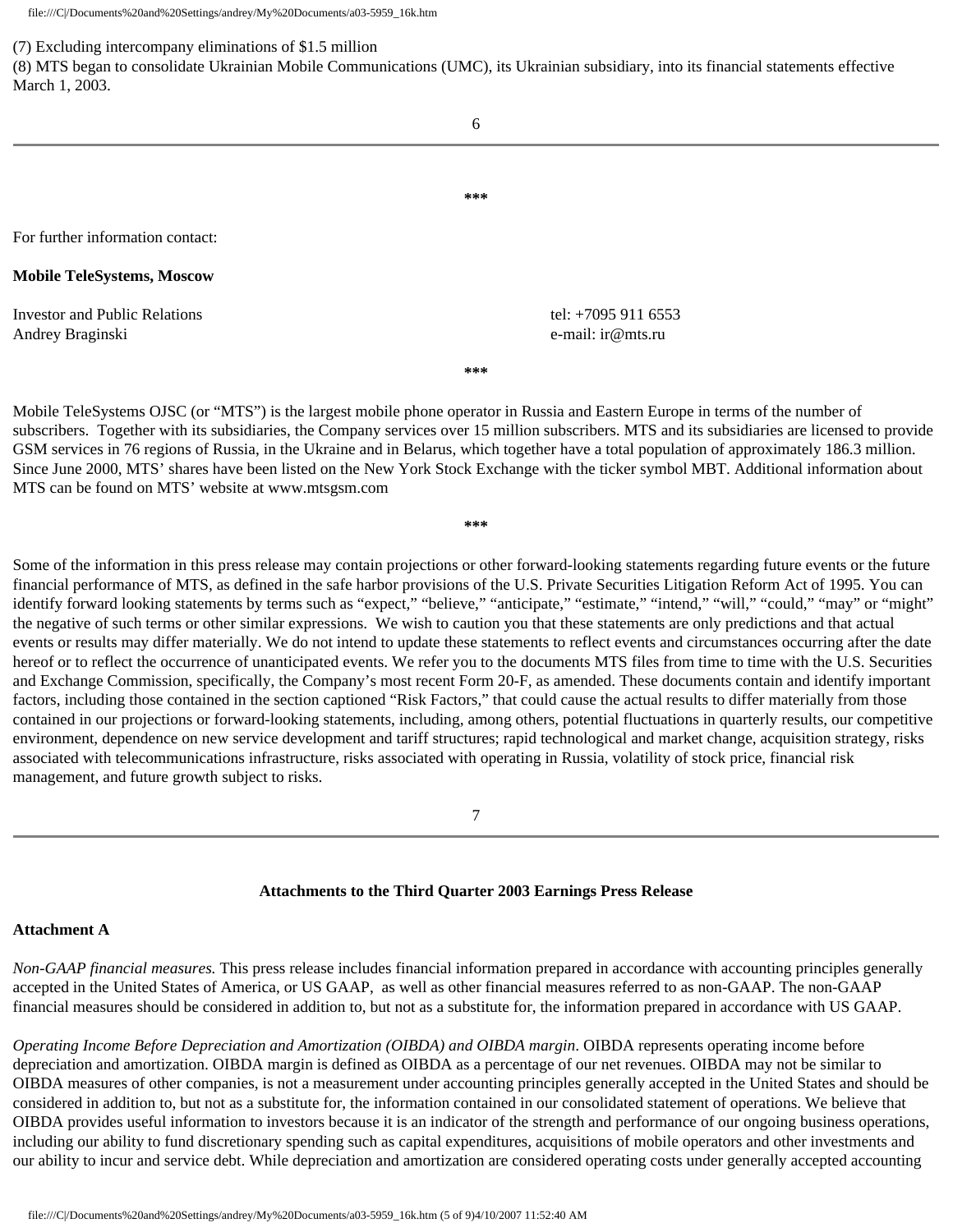principles, these expenses primarily represent the non-cash current period allocation of costs associated with long-lived assets acquired or constructed in prior periods. Our OIBDA calculation is commonly used as one of the bases for investors, analysts and credit rating agencies to evaluate and compare the periodic and future operating performance and value of companies within the wireless telecommunications industry. OIBDA can be reconciled to our consolidated statements of operations as follows:

| <b>US\$</b> million                | O <sub>3</sub> 2003 |       | O3 2002 | O <sub>2</sub> 2003 |       |  |
|------------------------------------|---------------------|-------|---------|---------------------|-------|--|
| Operating income                   |                     | 274.8 | 145.8   |                     | 225.4 |  |
| Add: depreciation and amortization |                     | 113.3 | 60.1    |                     | 99.6  |  |
| OIBDA                              |                     | 388.1 | 205.9   |                     | 325.0 |  |

OIBDA margin can be reconciled to our operating margin as follows:

| <b>US\$</b> million                                   | O3 2003 | <b>O3 2002</b> | O <sub>2</sub> 2003 |
|-------------------------------------------------------|---------|----------------|---------------------|
| Operating margin                                      | 38%     | 38%            | 37%                 |
| Add: depreciation and amortization as a percentage of |         |                |                     |
| revenue                                               | 16%     | 15%            | 17%                 |
| OIBDA margin                                          | 54%     | 53%            | 54%                 |
|                                                       | ***     |                |                     |
|                                                       | 8       |                |                     |

## **Attachment B**

## **Definitions**

*Subscriber.* We define a "subscriber" as an individual or organization whose account does not have a negative balance for more than sixty-one days, or one hundred and eighty three days in the case of our *Jeans* brand tariff launched in November 2002.

*Average monthly service revenue per subscriber (ARPU).* We calculate our average monthly service revenue per subscriber by dividing our service revenues for a given period, including guest roaming fees, by the average number of our subscribers during that period and dividing by the number of months in that period.

*Average monthly minutes of usage per subscriber (MOU).* MOU is calculated by dividing the total number of minutes of usage during a given period by the average number of our subscribers during the period and dividing by the number of months in that period.

*Churn.* We define our "churn" as the total number of subscribers who cease to be a "subscriber" as defined above during the period (whether involuntarily due to non-payment or voluntarily, at such subscriber's request), expressed as a percentage of the average number of our subscribers during that period.

*Subscriber acquisition cost (SAC)*. We define SAC as total sales, marketing expenses, and handset subsidies for a given period. Sales and marketing expenses include advertising expenses and commissions to dealers. SAC per gross additional subscriber is calculated by dividing SAC during a given period by the total number of gross subscribers added by us during the period.

\*\*\*

## 9

# **MOBILE TELESYSTEMS CONDENSED UNAUDITED CONSOLIDATED STATEMENTS OF OPERATIONS FOR THE THREE MONTHS ENDED SEPTEMBER 30, 2002 and 2003 and NINE MONTHS ENDED SEPTEMBER 30, 2002 and 2003**

(Amounts in thousands of U.S. dollars, except share and per share data)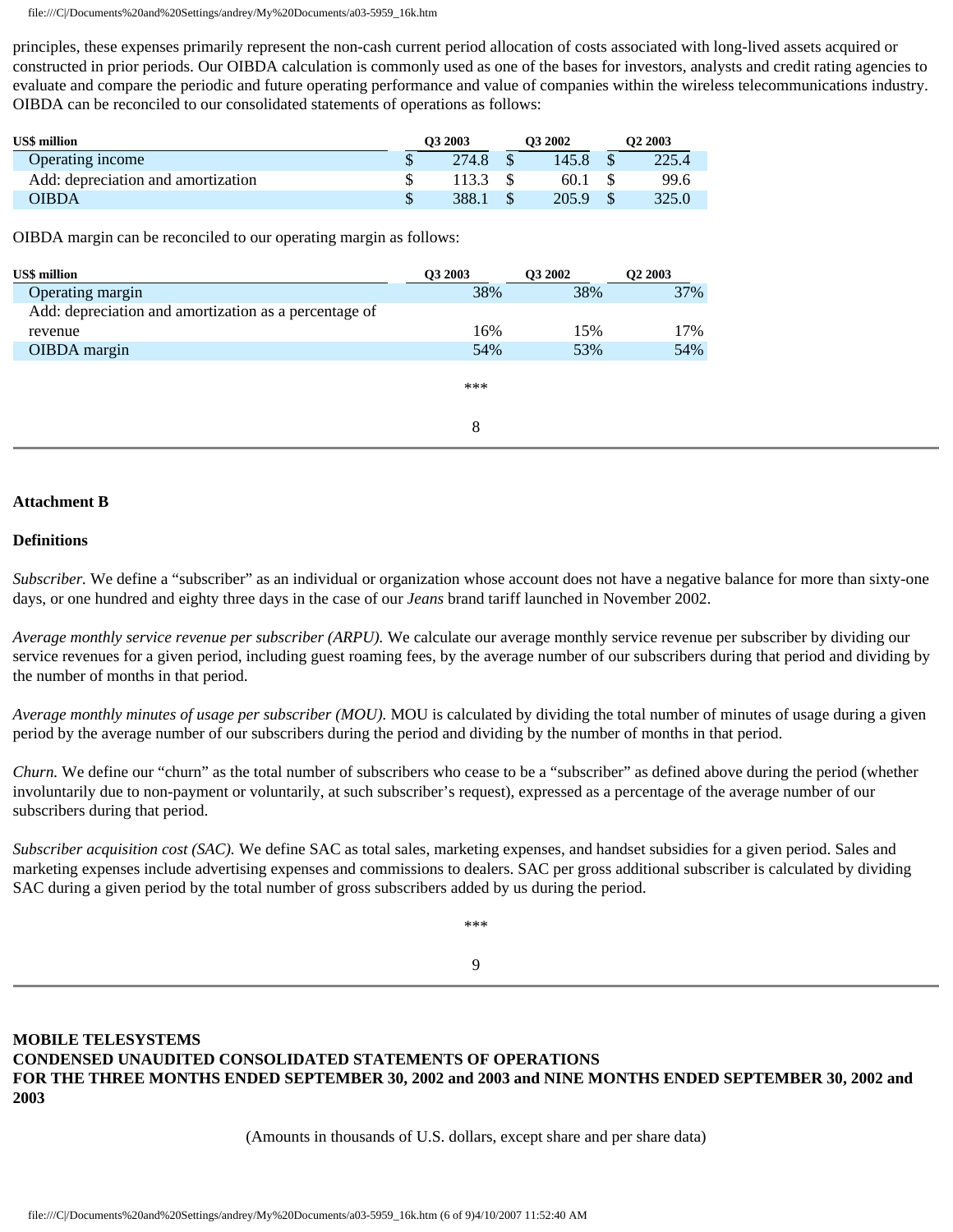|                                                                   | Three months ended<br>September 30 |         |                           |         |             | Nine months ended<br>September 30 |                           |             |
|-------------------------------------------------------------------|------------------------------------|---------|---------------------------|---------|-------------|-----------------------------------|---------------------------|-------------|
|                                                                   |                                    | 2002    |                           | 2003    |             | 2002                              |                           | 2003        |
| <b>OPERATING REVENUES</b>                                         |                                    |         |                           |         |             |                                   |                           |             |
| Service revenues, net                                             | \$                                 | 368 800 | $\sqrt[6]{\frac{1}{2}}$   | 698 245 | $\sqrt{3}$  | 891 186                           | $\sqrt[6]{\frac{1}{2}}$   | 1690918     |
| <b>Connection</b> fees                                            | $\sqrt{3}$                         | 6492    | $\boldsymbol{\mathsf{S}}$ | 8 6 6 5 | $\sqrt{\ }$ | 18720                             | $\boldsymbol{\mathsf{S}}$ | 24 8 31     |
| <b>Equipment sales</b>                                            |                                    | 13 25 6 | \$                        | 15 4 53 |             | 42 5 44                           |                           | 58748       |
|                                                                   |                                    | 388 548 |                           | 722 363 |             | 952 450                           |                           | 1774 497    |
| <b>OPERATING EXPENSES</b>                                         |                                    |         |                           |         |             |                                   |                           |             |
| Interconnection and line rental                                   |                                    | 36 597  | $\boldsymbol{\mathsf{S}}$ | 48 374  |             | 91 678                            |                           | 127 282     |
| Roaming expenses                                                  |                                    | 23 833  | $\$\,$                    | 37 648  |             | 52 546                            |                           | 82 917      |
| Cost of equipment                                                 |                                    | 22 3 27 | \$                        | 39 357  |             | 60 4 46                           |                           | 112 996     |
| Operating expenses                                                |                                    | 55 29 6 | $\boldsymbol{\mathsf{S}}$ | 125 071 |             | 146 968                           |                           | 294 015     |
| Selling expenses                                                  |                                    | 44 629  | \$                        | 83788   |             | 109 424                           |                           | 219 352     |
| Depreciation and amortization                                     |                                    | 60 072  | $\mathcal{S}$             | 113 338 |             | 150 750                           |                           | 288 112     |
|                                                                   |                                    | 242 754 |                           | 447 576 |             | 611 812                           |                           | 1 1 24 6 74 |
|                                                                   |                                    |         |                           |         |             |                                   |                           |             |
| Operating income                                                  |                                    | 145 794 |                           | 274 787 |             | 340 638                           |                           | 649 823     |
| <b>CURRENCY EXCHANGE AND TRANSLATION</b><br><b>LOSSES</b> (GAINS) |                                    | 1757    |                           | (3433)  |             | 2447                              |                           | (4841)      |
| <b>OTHER EXPENSES (INCOME):</b>                                   |                                    |         |                           |         |             |                                   |                           |             |
| Interest income                                                   |                                    | (1292)  |                           | (2920)  |             | (6789)                            |                           | (11743)     |
| Interest expenses, net of amounts capitalized                     |                                    | 10 635  |                           | 27 200  |             | 31 322                            |                           | 70 013      |
| Other expenses                                                    |                                    | 13      |                           | 11 39 6 |             | 2 7 3 4                           |                           | 12 25 1     |
| Total other expenses, net                                         |                                    | 9 3 5 6 |                           | 35676   |             | 27 267                            |                           | 70521       |
|                                                                   |                                    |         |                           |         |             |                                   |                           |             |
| Income before provision for income taxes and<br>minority interest |                                    | 134 681 |                           | 242 544 |             | 310 924                           |                           | 584 143     |
| <b>INCOME TAX PROVISION</b>                                       |                                    | 40 146  |                           | 64 102  |             | 94 100                            |                           | 160 514     |
|                                                                   |                                    |         |                           |         |             |                                   |                           |             |
| <b>MINORITY INTEREST</b>                                          |                                    | 10 192  |                           | 22 694  |             | 24 880                            |                           | 59 139      |
| <b>NET INCOME</b>                                                 |                                    | 84 343  |                           | 155 748 |             | 191 944                           |                           | 364490      |
| Earnings per share – basic and diluted                            |                                    | 0.043   |                           | 0.079   |             | 0.097                             |                           | 0.184       |
|                                                                   |                                    | 10      |                           |         |             |                                   |                           |             |

## **MOBILE TELESYSTEMS CONDENSED UNAUDITED CONSOLIDATED BALANCE SHEETS AT DECEMBER 31, 2002 and SEPTEMBER 30, 2003**

(Amounts in thousands of U.S. dollars, except share amounts)

|                                      | December 31<br>2002 |          | September 30<br>2003 |
|--------------------------------------|---------------------|----------|----------------------|
| <b>CURRENT ASSETS:</b>               |                     |          |                      |
| Cash and cash equivalents            | 34 661              | <b>S</b> | 147 269              |
| Short-term investments               | 30 000              |          | 30 000               |
| Trade receivables, net               | 40 501              |          | 113 372              |
| Accounts receivable, related parties | 3 5 6 9             |          | 4 5 1 5              |
| Inventory, net                       | 41 38 6             |          | 59 038               |
| VAT receivable                       | 154 061             |          | 199 361              |

file:///C|/Documents%20and%20Settings/andrey/My%20Documents/a03-5959\_16k.htm (7 of 9)4/10/2007 11:52:40 AM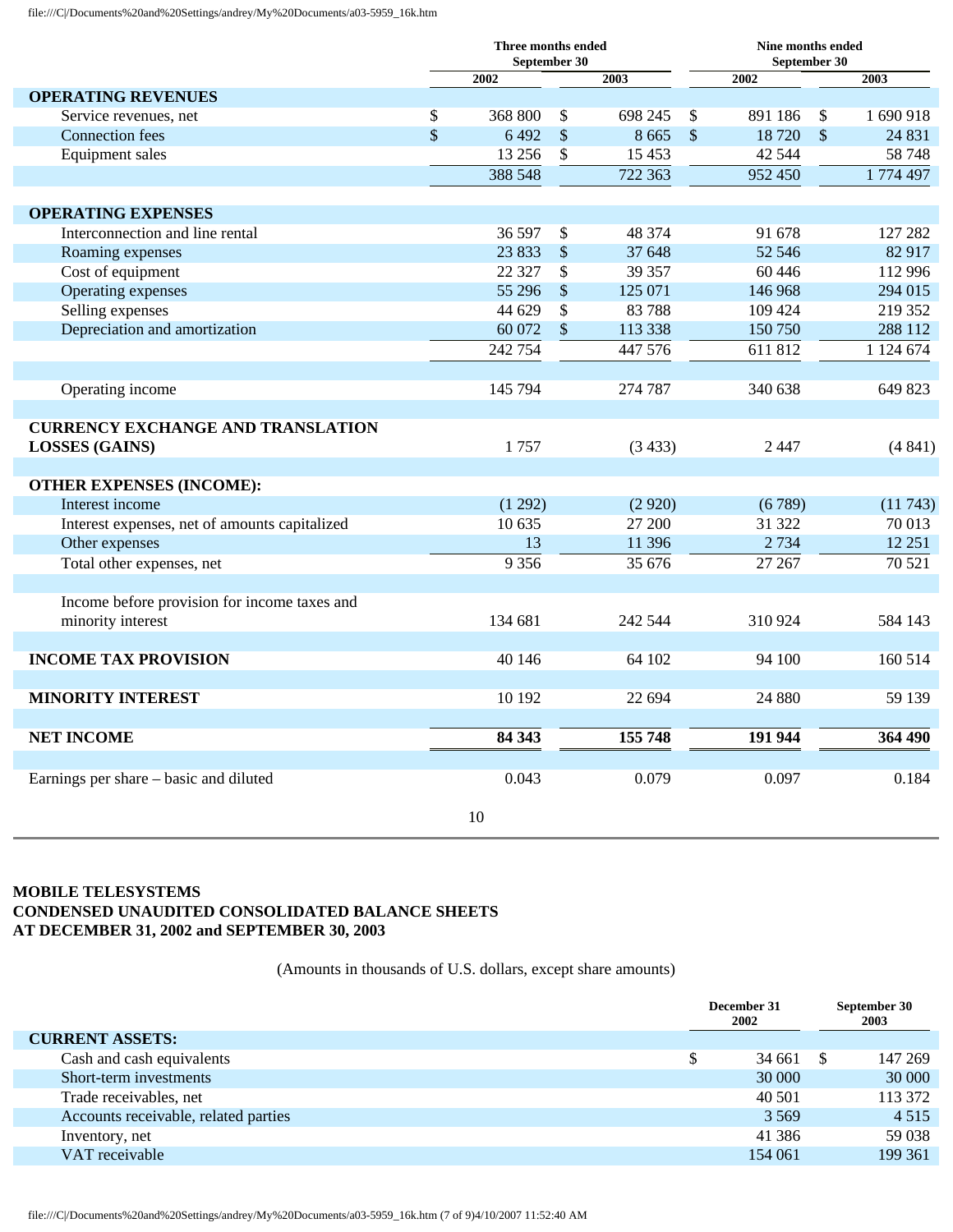| Prepaid expenses and other current assets                                         | 54 152              |         | 91 620        |
|-----------------------------------------------------------------------------------|---------------------|---------|---------------|
| Total current assets                                                              | 358 330             |         | 645 175       |
|                                                                                   |                     |         |               |
| PROPERTY, PLANT AND EQUIPMENT                                                     | 1 344 633           |         | 2 068 404     |
|                                                                                   |                     |         |               |
| <b>INTANGIBLE ASSETS,</b>                                                         | 525 009             |         | 978 703       |
|                                                                                   |                     |         |               |
| <b>INVESTMENTS IN AND ADVANCES TO AFFILIATES</b>                                  | 34 034              |         | 84 344        |
|                                                                                   |                     |         |               |
| <b>OTHER ASSETS</b>                                                               | 21 290              |         | 8 3 3 0       |
|                                                                                   |                     |         |               |
| <b>Total assets</b>                                                               | \$<br>2 2 8 2 2 9 6 | $\sqrt$ | 3 784 956     |
|                                                                                   |                     |         |               |
| <b>CURRENT LIABILITIES</b>                                                        |                     |         |               |
| Accounts payable                                                                  | \$<br>117 623       | \$      | 164 122       |
| Accrued expenses and other current liabilities                                    | 102 341             |         | 207 110       |
| Accounts payable, related parties                                                 | 4968                |         | 34 608        |
| Subscriber prepayments                                                            | 110 950             |         | 148 208       |
| Current portion of long-term debt and capital lease obligations                   | 88 330              |         | 589716        |
| Total current liabilities                                                         | 424 212             |         | 1 143 764     |
|                                                                                   |                     |         |               |
| <b>LONG-TERM LIABILITIES</b>                                                      |                     |         |               |
| Long-term debt                                                                    | 358 914             |         | 797 632       |
| Capital lease obligations                                                         | 7 2 4 1             |         | 7 0 6 5       |
| Deferred income taxes                                                             | 105 818             |         | 178 534       |
| Deferred revenue and other long-term liabilities                                  | 19 694              |         | 49 217        |
| Total long-term liabilities                                                       | 491 667             |         | 1 0 3 2 4 4 8 |
|                                                                                   |                     |         |               |
| <b>Total liabilities</b>                                                          | 915 879             |         | 2 176 212     |
|                                                                                   |                     |         |               |
| <b>COMMITMENTS AND CONTINGENCIES</b>                                              |                     |         |               |
|                                                                                   |                     |         |               |
| <b>MINORITY INTEREST</b>                                                          | 65 373              |         | 47 534        |
|                                                                                   |                     |         |               |
| <b>STOCKHOLDERS' EQUITY:</b>                                                      |                     |         |               |
| Common stock: (2,096,975,792 shares with a par value of 0.1 rubles authorized and | 50 558              |         | 50 558        |
| Treasury stock (9,966,631 common shares at cost)                                  | (10206)             |         | (10197)       |
| Additional paid-in capital                                                        | 558 102             |         | 559 251       |
| Unearned compensation                                                             | (212)               |         | (212)         |
| Shareholder receivable                                                            | (34412)             |         | (29415)       |
| Retained earnings                                                                 | 738 214             |         | 991 225       |
| Total shareholders' equity                                                        | 1 302 044           |         | 1561210       |
|                                                                                   |                     |         |               |
| Total liabilities and shareholders' equity                                        | 2 2 8 2 2 9 6       |         | 3784956       |
|                                                                                   |                     |         |               |

11

# **MOBILE TELESYSTEMS CONDENSED UNAUDITED CONSOLIDATED STATEMENTS OF CASH FLOWS FOR THE NINE MONTHS ENDED SEPTEMBER 30, 2002 & 2003**

(Amounts in thousands of U.S. dollars)

| Nine months  | Nine months  |
|--------------|--------------|
| ended        | ended        |
| September 30 | September 30 |
| 2002         | 2003         |
|              |              |